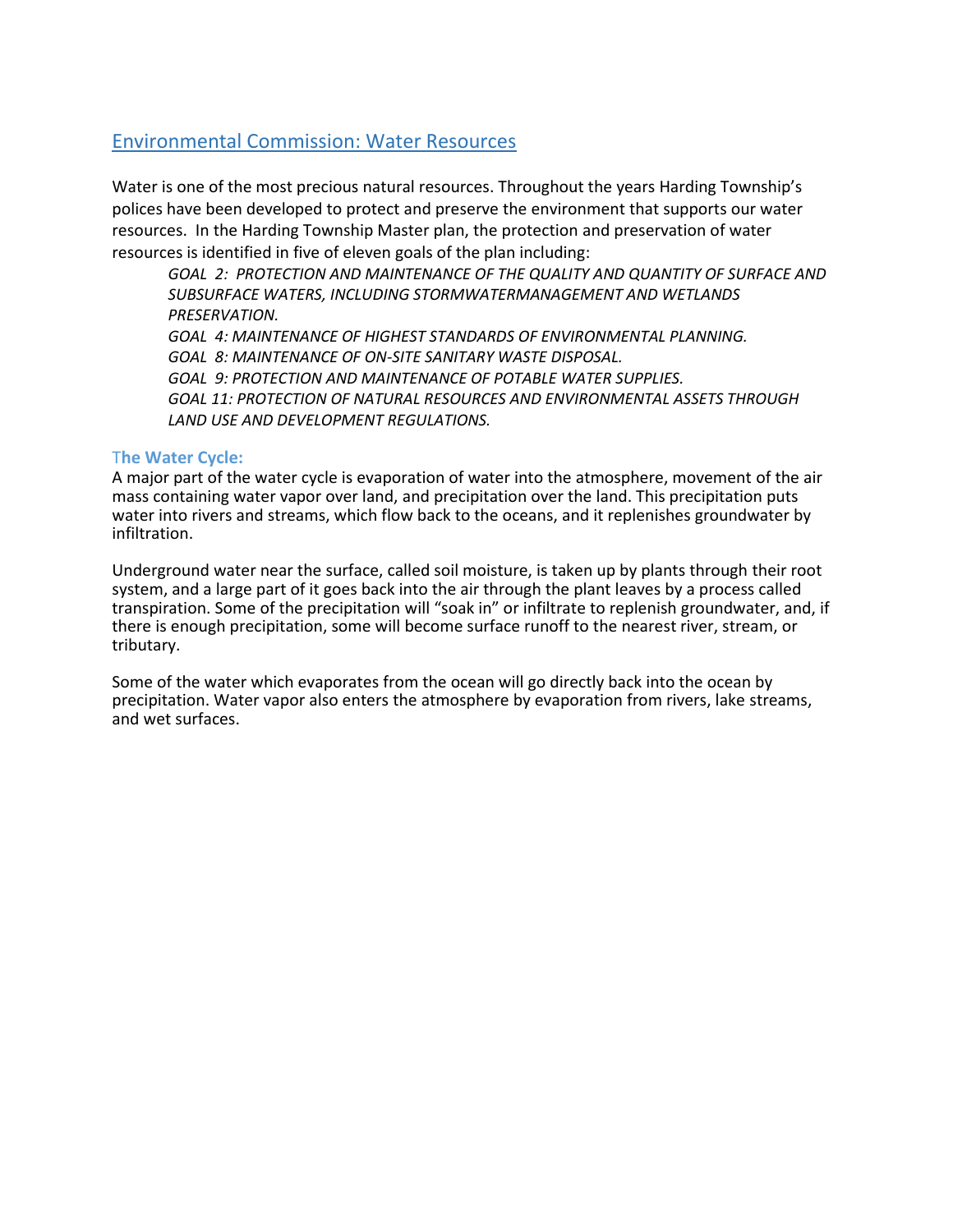

#### **Harding Township Drinking Water Sources**

There are two sources of water in Harding Township. Most residents are served by private wells and a small portion of the township is served by the Southeast Morris County Municipal Utilities Authority (SMCMUA).

For Town residents served by the SMCMUA, a link to their website is here: <http://www.smcmua.org/>To report service interruptions or other emergencies during normal business hours, please call Customer Service at 973-326-6880. Before or after business hours, emergencies may be reported to the Morris County Communications Center at 973-285-2900.

#### **The Regeneration of Harding Township's well water:**

Harding Township is located in the New Jersey Planning Area 5 which is designated for environmentally sensitive planning areas. The town is also located almost entirely in the Great Swamp Watershed. Harding is an area of special State concern because its water resources are of exceptional sensitivity and importance. Township serves as the headwaters for major tributaries of the Passaic River. Out of Harding's total of 13,100 acres, 12,793 acres lie within the drainage basin of the Passaic River. All but 300 acres are located within the Great Swamp Watershed Basin and approximately 36 percent of the basin itself is located in Harding.

Residential wells are tested when they are first established and should be tested periodically by residents. It has been reported that Harding's water quality is excellent. This is, in part, attributed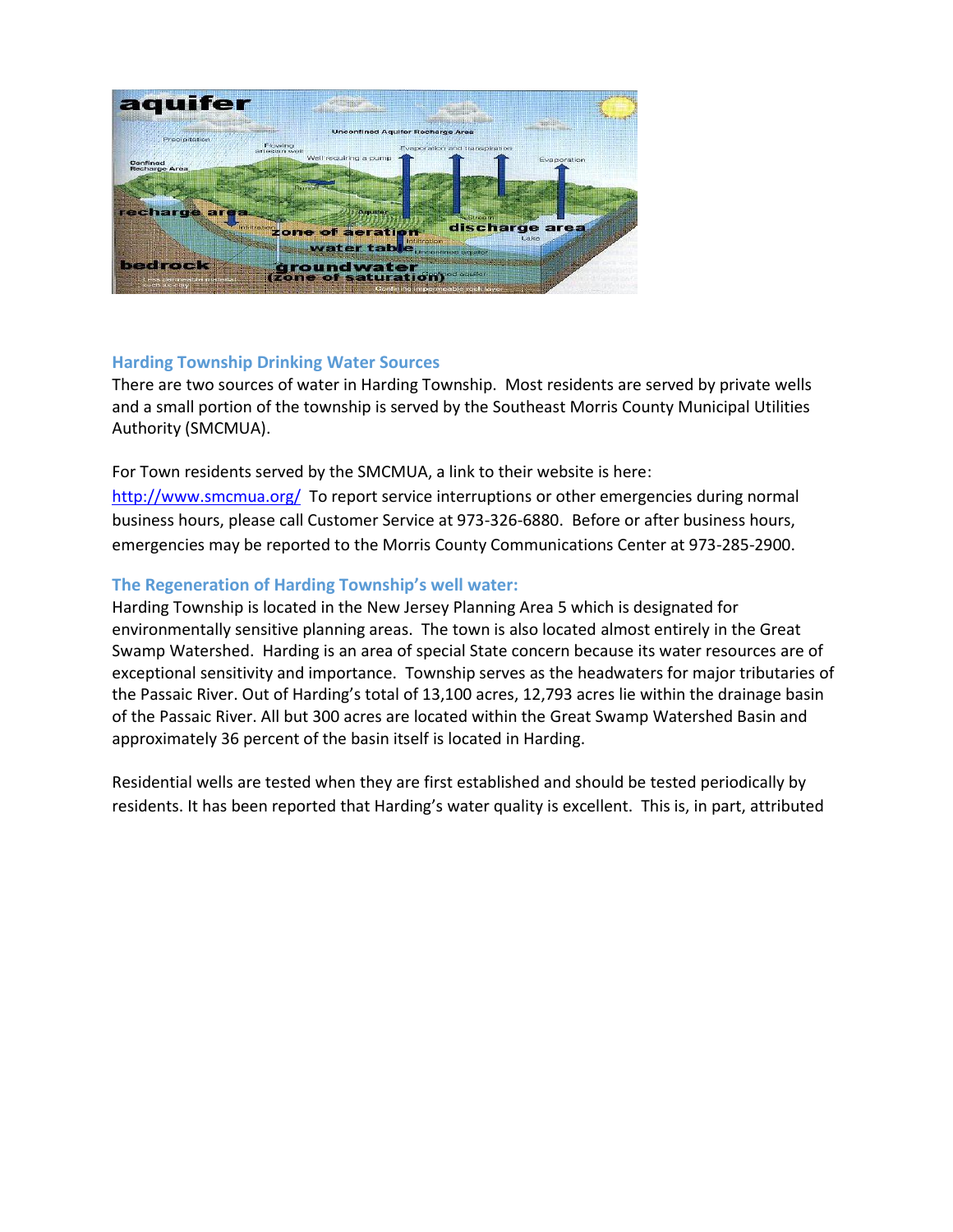to the use of 5 acre zoning and it support of "Open Space" initiatives. These policies limit the amount of run-off caused by development as well as the "strain on the underground aquifer" that would result from over development.

#### **Waste Water**

There are two types of sanitation/sewer treatment servicing Harding Township. There is a small section of the Town that server by an operational sewer treatment plant. The section is located for the most part west of Interstate 287. The remainder of the Town uses private Septic systems. Below is a view of how your septic system works in treating the homes waste water and recharging the ground water.

It is should be noted that is a bacteria that breaks down the solid waste in to a liquid form. It is important to maintain a healthy bacteria colony in the system.

There are commercial product are available to assure this. Simply adding a package of yeast (flushing it) once a month can be effective as well.

All Septic issues are under the jurisdiction of the Harding Township Board of Health. They are the subject matter experts on septic design, capacity, and approvals. The Board of Health also provides an excellent resource with the [Homeowner's Guide to Septic Systems](http://www.hardingnj.org/content/1068/176/default.aspx)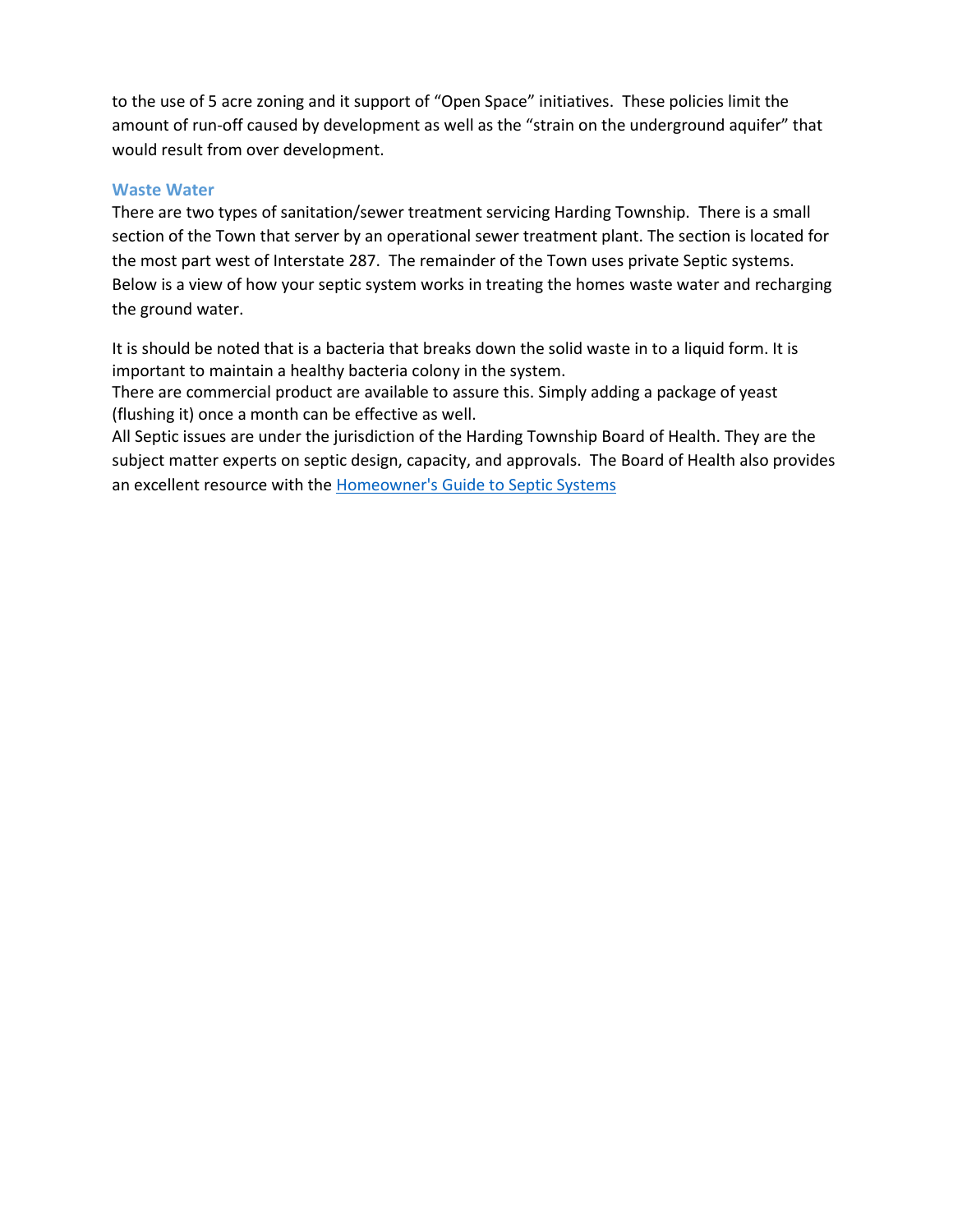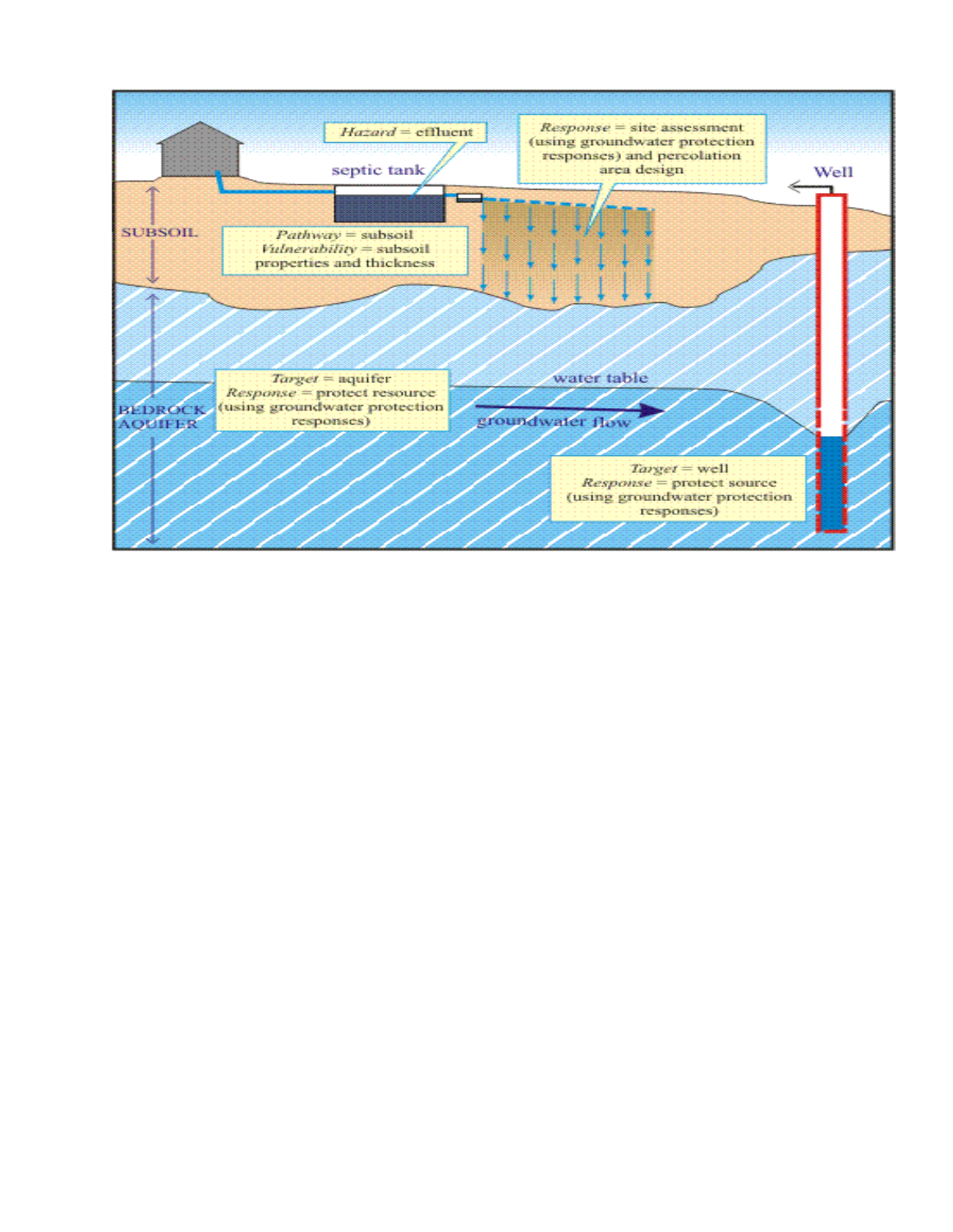